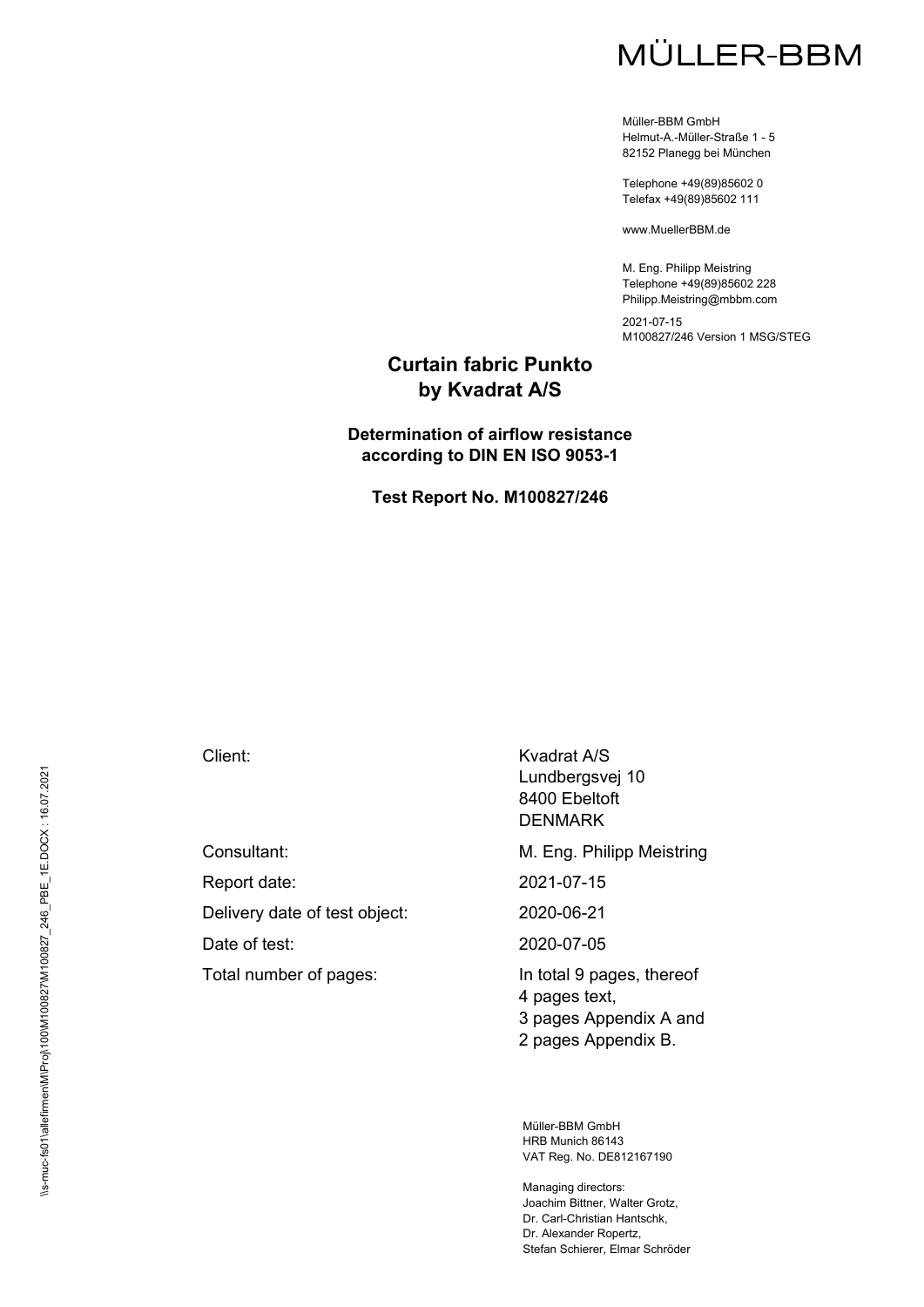## **Table of contents**

| 1                       | <b>Task</b>                      | 3                      |
|-------------------------|----------------------------------|------------------------|
| $\mathbf{2}$            | <b>Basis</b>                     | 3                      |
| 3                       | <b>Test object</b>               | 3                      |
| $\overline{\mathbf{4}}$ | <b>Execution of measurements</b> | $\boldsymbol{\Lambda}$ |
| 5                       | <b>Measurement results</b>       | $\boldsymbol{\Lambda}$ |
| 6                       | <b>Remarks</b>                   | $\boldsymbol{\Lambda}$ |

| Appendix A: | Measurement results and evaluation                              |
|-------------|-----------------------------------------------------------------|
| Appendix B: | Description of the test procedure and<br>list of test equipment |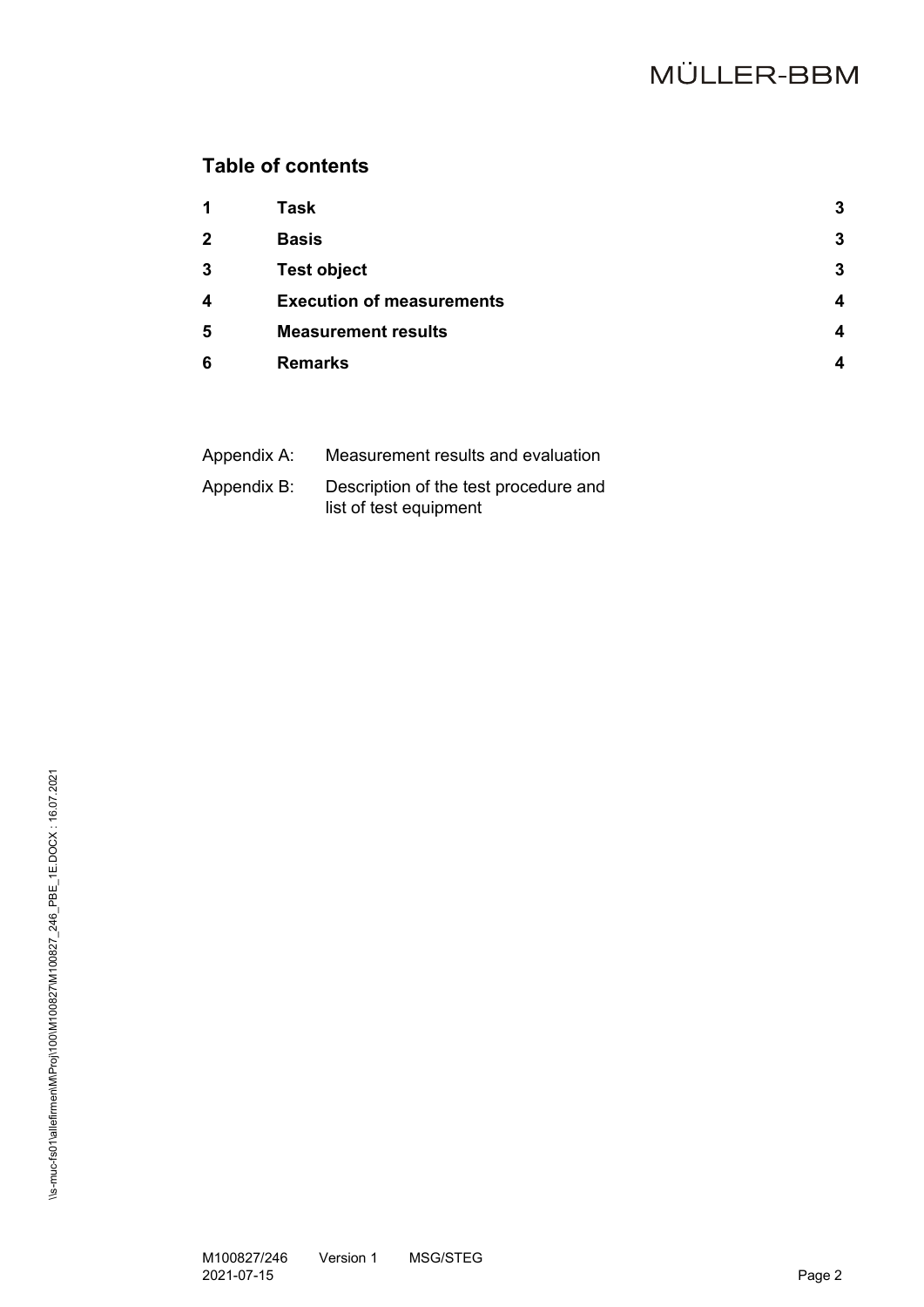#### **1 Task**

On behalf of Kvadrat A/S, 8400 Ebeltoft, Denmark, the airflow resistance of the fabric type Punkto was to be determined according to DIN EN ISO 9053-1 [1].

#### **2 Basis**

This test report is based on the following document:

- [1] DIN EN ISO 9053-1: Acoustics –Determination of airflow resistance Part 1: Static airflow method (ISO 9053-1:2018); German version EN ISO 9053-1:2018. March 2019
- [2] DIN EN ISO 5084: Textiles Determination of thickness of textiles and textile products (ISO 5084:1996); German version EN ISO 5084:1996. 1996-10

## **3 Test object**

The tested fabric is described in Table 1. The samples were taken by the testing laboratory from a fabric roll delivered by the client. Each sample had dimensions of 210 mm x 297 mm. The following characteristics were determined by the testing laboratory:

| <b>Test object</b><br>(information provided by the client /<br>indication on samples) | Sample No. | Area specific mass<br>$m''$ [g/m <sup>2</sup> ] | <b>Thickness</b><br>$t$ [mm] |
|---------------------------------------------------------------------------------------|------------|-------------------------------------------------|------------------------------|
| Fabric type Punkto, color 3110,<br>material: 100 % Trevira CS                         |            | 337                                             | 0.77                         |
| Fabric type Punkto, color 3110,<br>material: 100 % Trevira CS                         | 2          | 337                                             | 0.78                         |
| Fabric type Punkto, color 3110,<br>material: 100 % Trevira CS                         | 3          | 337                                             | 0.79                         |
| Mean                                                                                  |            | 337                                             | 0.78                         |

Table 1. Test objects.

The thickness of the fabric was determined acc. DIN EN ISO 5084 [2] (per sample mean value of three positions, pressure 1.00 kPa, pressure-foot 2,000 mm²).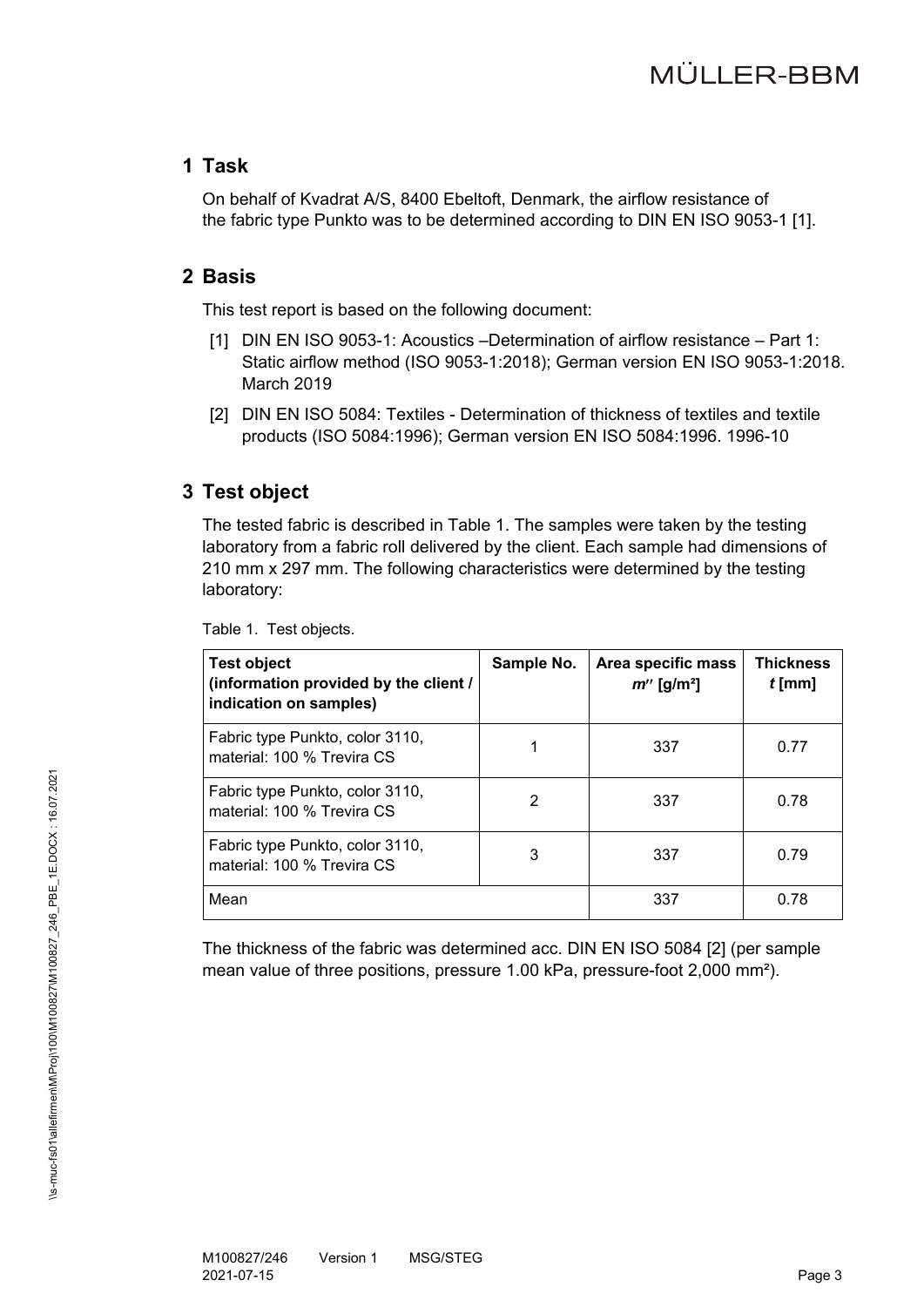#### **4 Execution of measurements**

The airflow resistance was determined according to DIN EN ISO 9053-1 [1].

The test method, the test facility and the test equipment used are described in Appendix B.

#### **5 Measurement results**

The measurement results are shown in the diagram and table in the test certificates in Appendix A of this report.

For the tested fabric the following specific airflow resistance was determined:

| <b>Test object</b><br>Fabric type Punkto | <b>Specific airflow resistance</b><br>$Rs$ / (Pa s / m) | Appendix A,<br>page |
|------------------------------------------|---------------------------------------------------------|---------------------|
| Sample 1                                 | 592                                                     |                     |
| Sample 2                                 | 642                                                     |                     |
| Sample 3                                 | 660                                                     | 3                   |
| Mean                                     | 631                                                     | --                  |

Table 2. Specific airflow resistance.

### **6 Remarks**

The test results exclusively relate to the investigated subjects and conditions described.

 $M_{\rm t}$ 

M.Eng. Philipp Meistring (Project manager)

This test report may only be published, shown or copied as a whole, including its appendices. The publishing of excerpts is only possible with prior consent of Müller-BBM.



Testing laboratory accredited by DAkkS according to DIN EN ISO/IEC 17025:2018. The accreditation is valid only for the scope listed in the annex of the accreditation certificate.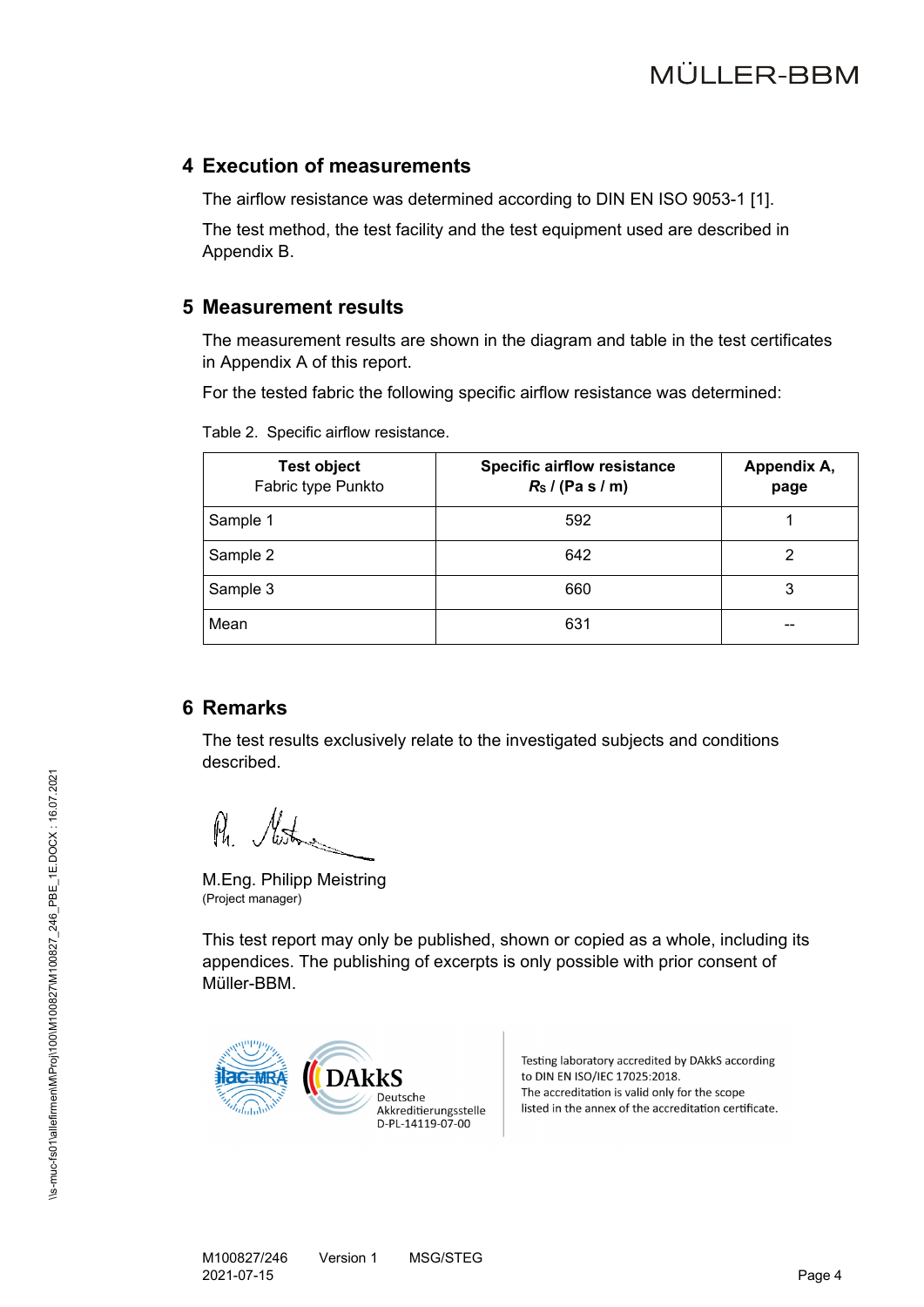

M100827/246 Version 1 MSG/STEG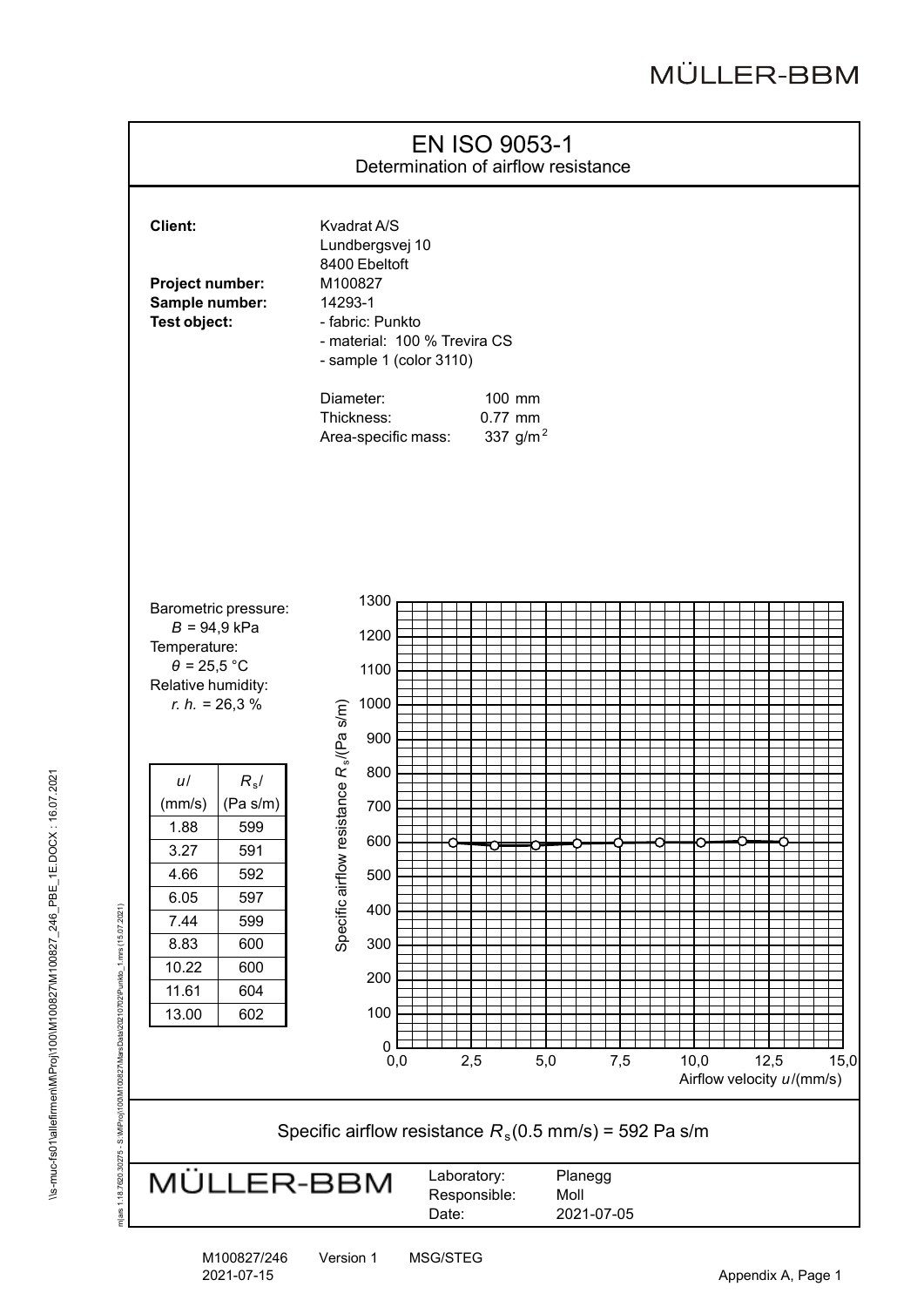

M100827/246 Version 1 MSG/STEG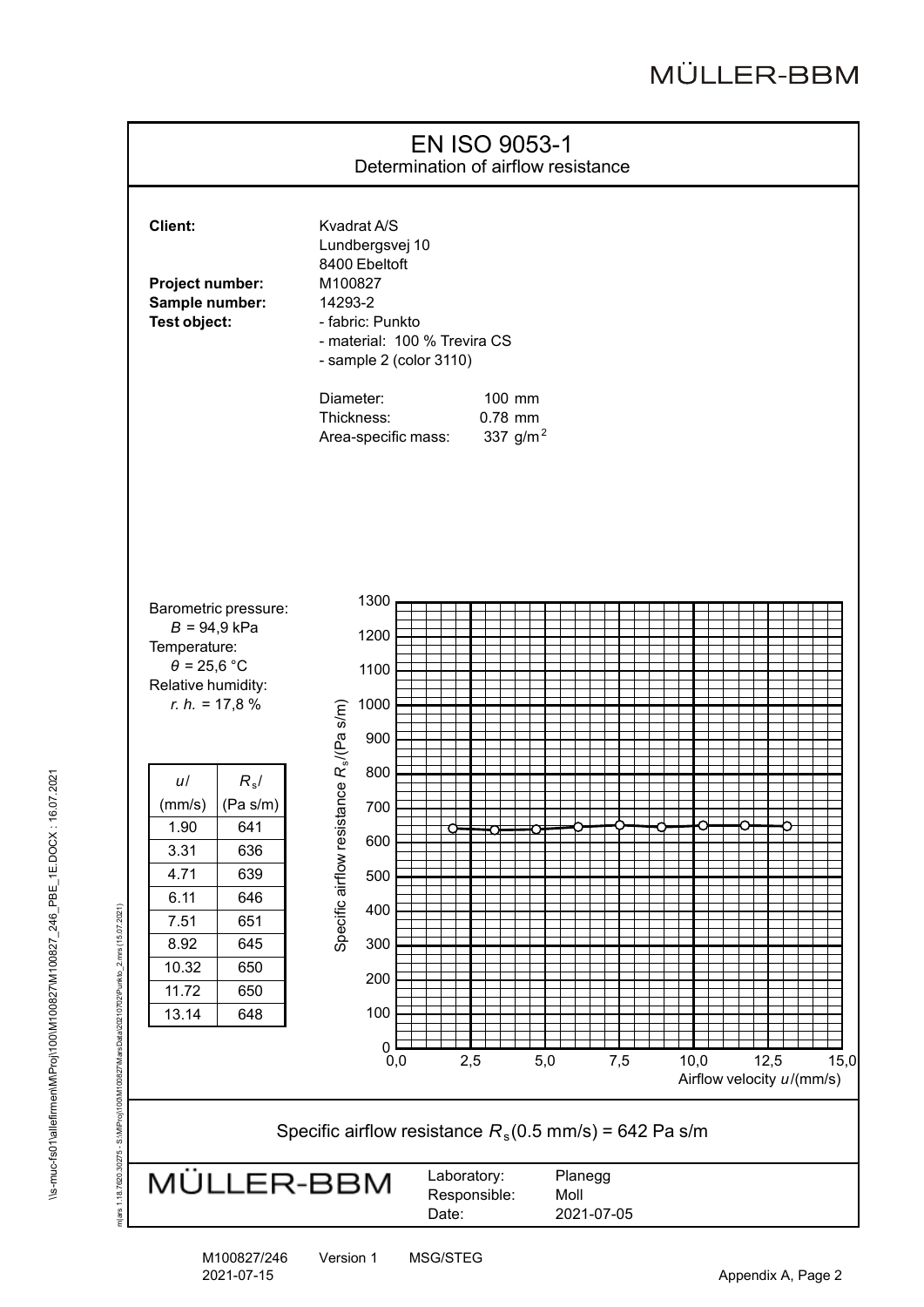

M100827/246 Version 1 MSG/STEG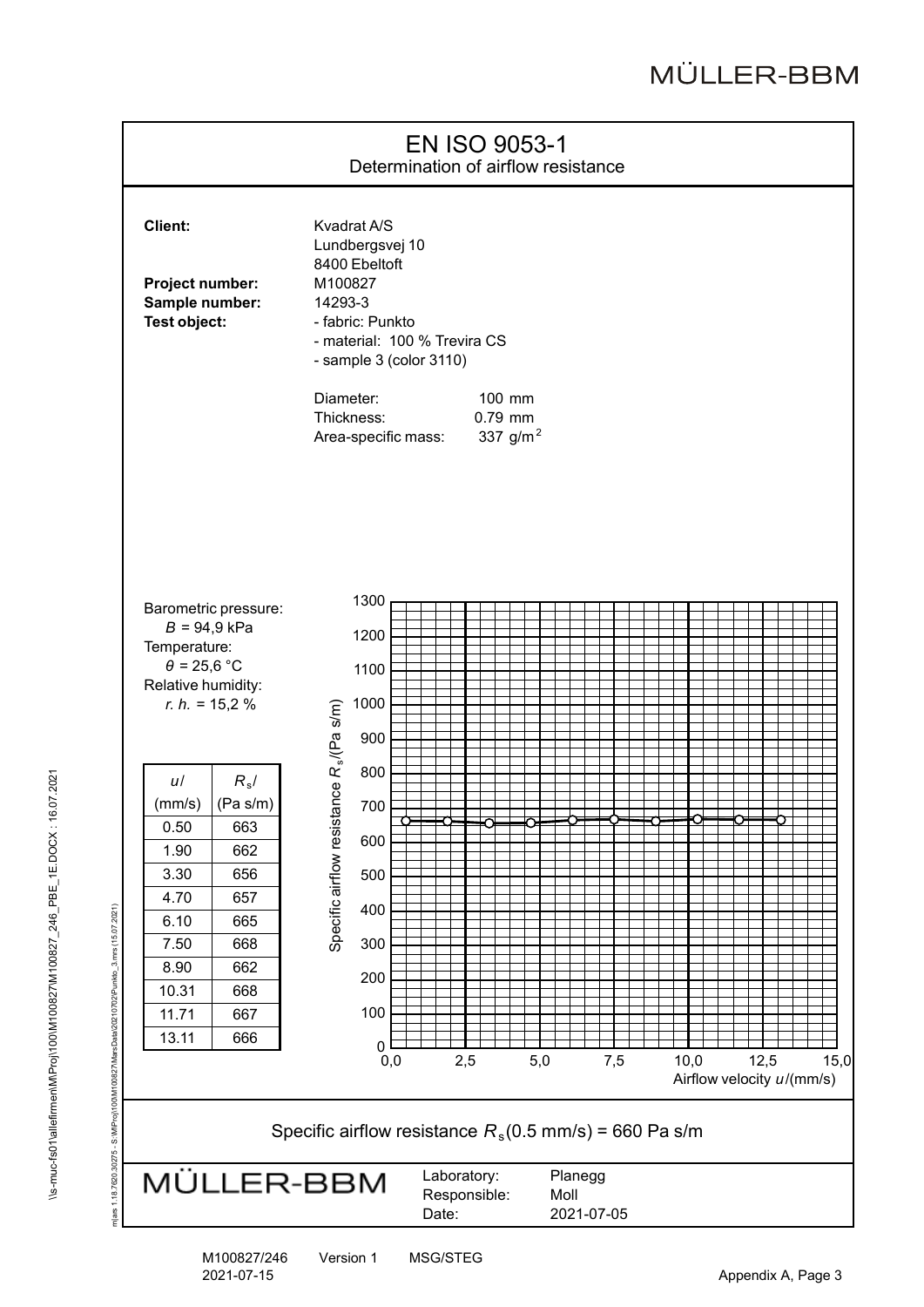## **Description of the test procedure for the determination of the airflow resistance**

#### **1Measurand**

The specific airflow resistance  $R<sub>S</sub>$  of the test object was determined. For this purpose the air pressure difference in front of as well as behind the test object was measured at different volumetric airflow rates. The specific airflow resistance  $R_{S,I}$  for each volumetric airflow rate *qv,i* determined was calculated using the following equation:

$$
R_{S,i} = \frac{\Delta p_i \cdot A}{q_{v,i}}
$$

**With** 

 $R_{S,i}$  specific airflow resistance in Pa s/m;

- $\Delta p_i$  air pressure difference across the test object with respected to the atmosphere in Pa;
- *A* cross-sectional area of the test object perpendicular to the direction of flow in  $m^2$ :
- $q_{v,i}$  volumetric airflow rate passing through the test object in  $m^3/s$ ;
- $u_i$  linear airflow velocity in m/s;

In addition the linear airflow velocity *ui* was determined:

$$
u_i = \frac{q_{v,i}}{A}
$$

The indicated measurement result is the specific airflow resistance  $R<sub>s</sub>$ , which is calculated for an airflow velocity of *u* = 0.0005 m/s by extrapolation with help of the linear regression.